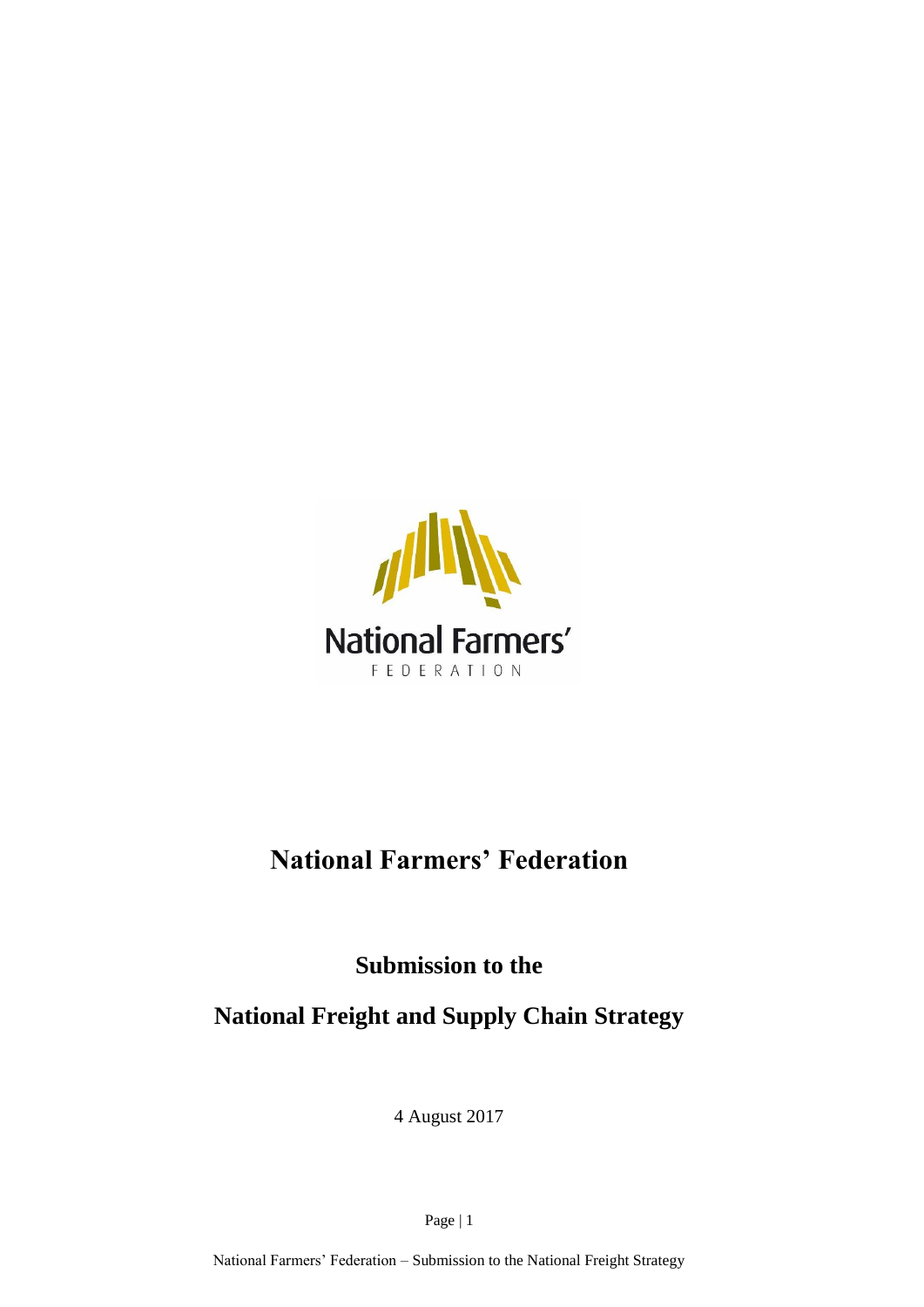#### **NFF Member Organisations**



Page | 2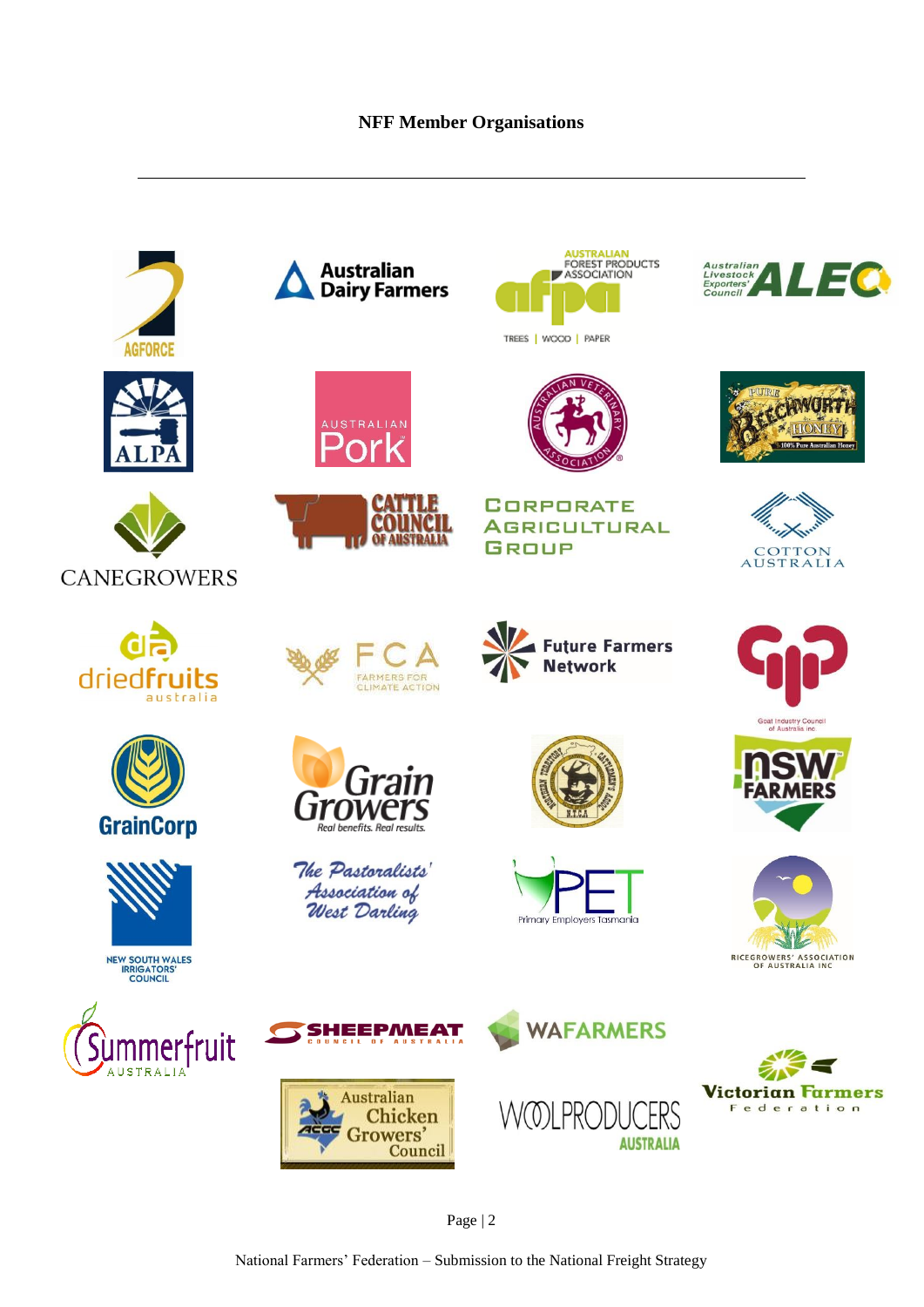

The National Farmers' Federation (NFF) is the voice of Australian farmers.

The NFF was established in 1979 as the national peak body representing farmers and more broadly, agriculture across Australia. The NFF's membership comprises all of Australia's major agricultural commodities across the breadth and the length of the supply chain.

Operating under a federated structure, individual farmers join their respective state farm organisation and/or national commodity council. These organisations form the NFF.

The NFF represents Australian agriculture on national and foreign policy issues including workplace relations, trade and natural resource management. Our members complement this work through the delivery of direct 'grass roots' member services as well as state-based policy and commodity-specific interests.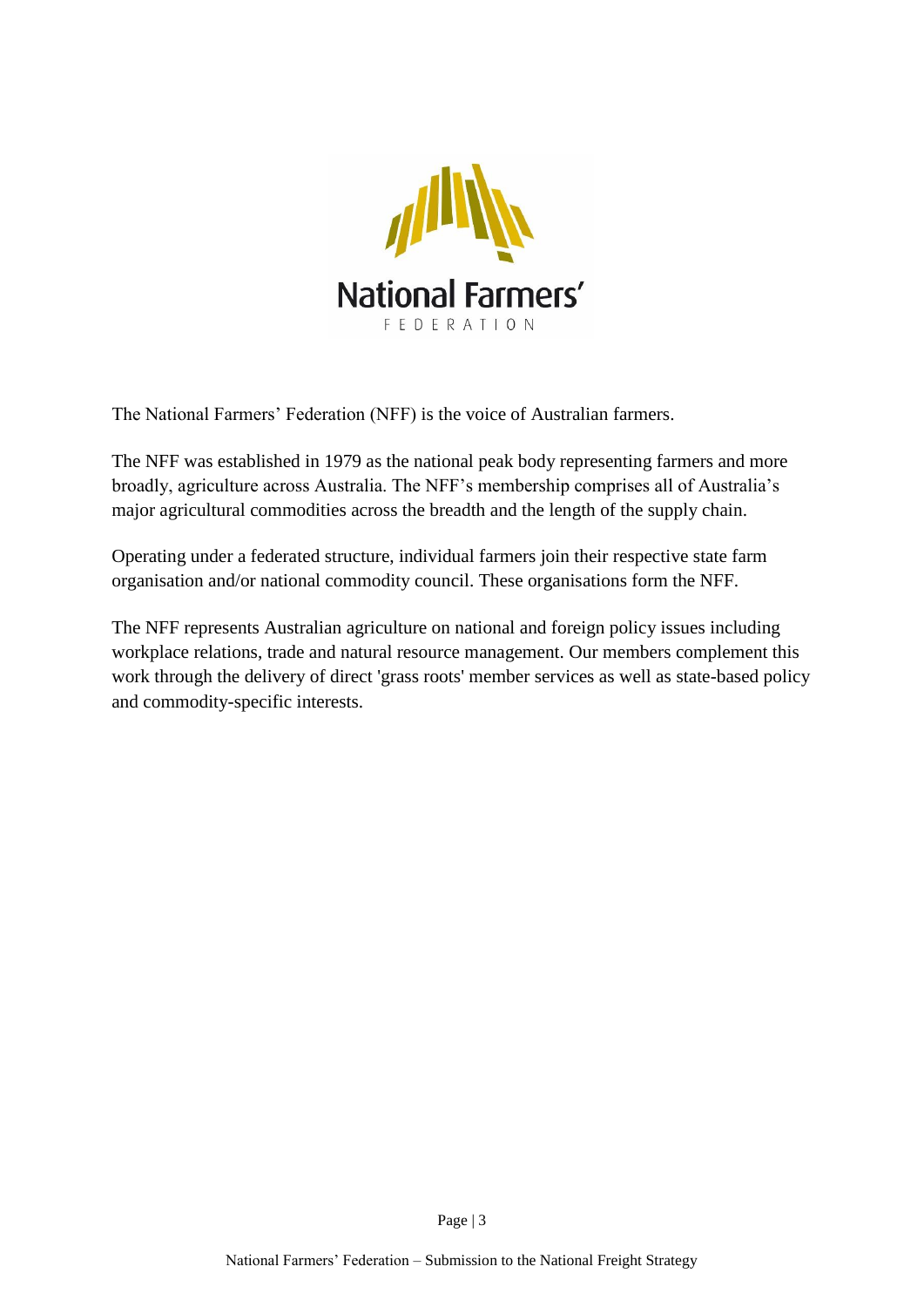# <span id="page-3-0"></span>Statistics on Australian Agriculture

Australian agriculture makes an important contribution to Australia's social, economic and environmental fabric.

## **Social >**

There are approximately 132,000 farm businesses in Australia, 99 per cent of which are Australian family owned and operated.

Each Australian farmer produces enough food to feed 600 people, 150 at home and 450 overseas. Australian farms produce around 93 per cent of the total volume of food consumed in Australia.

#### **Economic >**

The agricultural sector, at farm-gate, contributes 2.4 per cent to Australia's total Gross Domestic Product (GDP). The gross value of Australian farm production in 2016-17 is forecast at 58.5 billion – a 12 per cent increase from the previous financial year.

Together with vital value-adding processes for food and fibre after it leaves the farm, along with the value of farm input activities, agriculture's contribution to GDP averages out at around 12 per cent (over \$155 billion).

### **Workplace >**

The agriculture, forestry and fishing sector employs approximately 323,000 employees, including owner managers (174,800) and non-managerial employees (148,300).

Seasonal conditions affect the sector's capacity to employ. Permanent employment is the main form of employment in the sector, but more than 40 per cent of the employed workforce is casual.

Approximately 60 per cent of farm businesses are small businesses. More than 50 per cent of farm businesses have no employees at all.

## **Environmental >**

Australian farmers are environmental stewards, owning, managing and caring for 52 per cent of Australia's land mass. Farmers are at the frontline of delivering environmental outcomes on behalf of the Australian community, with 94 per cent of Australian farmers actively undertaking natural resource management.

The NFF was a founding partner of the Landcare movement, which recently celebrated its  $20<sup>th</sup>$ anniversary.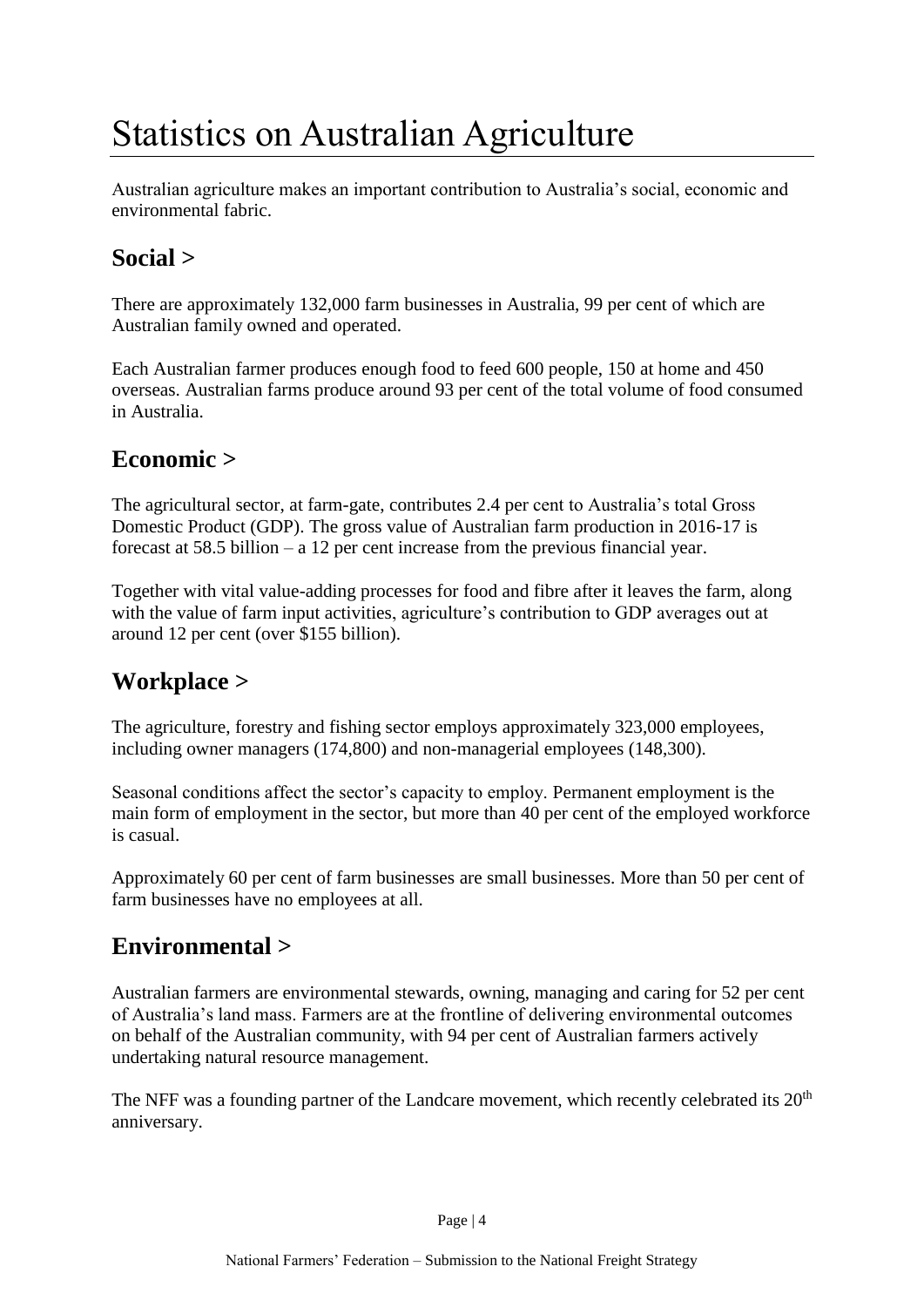## Contents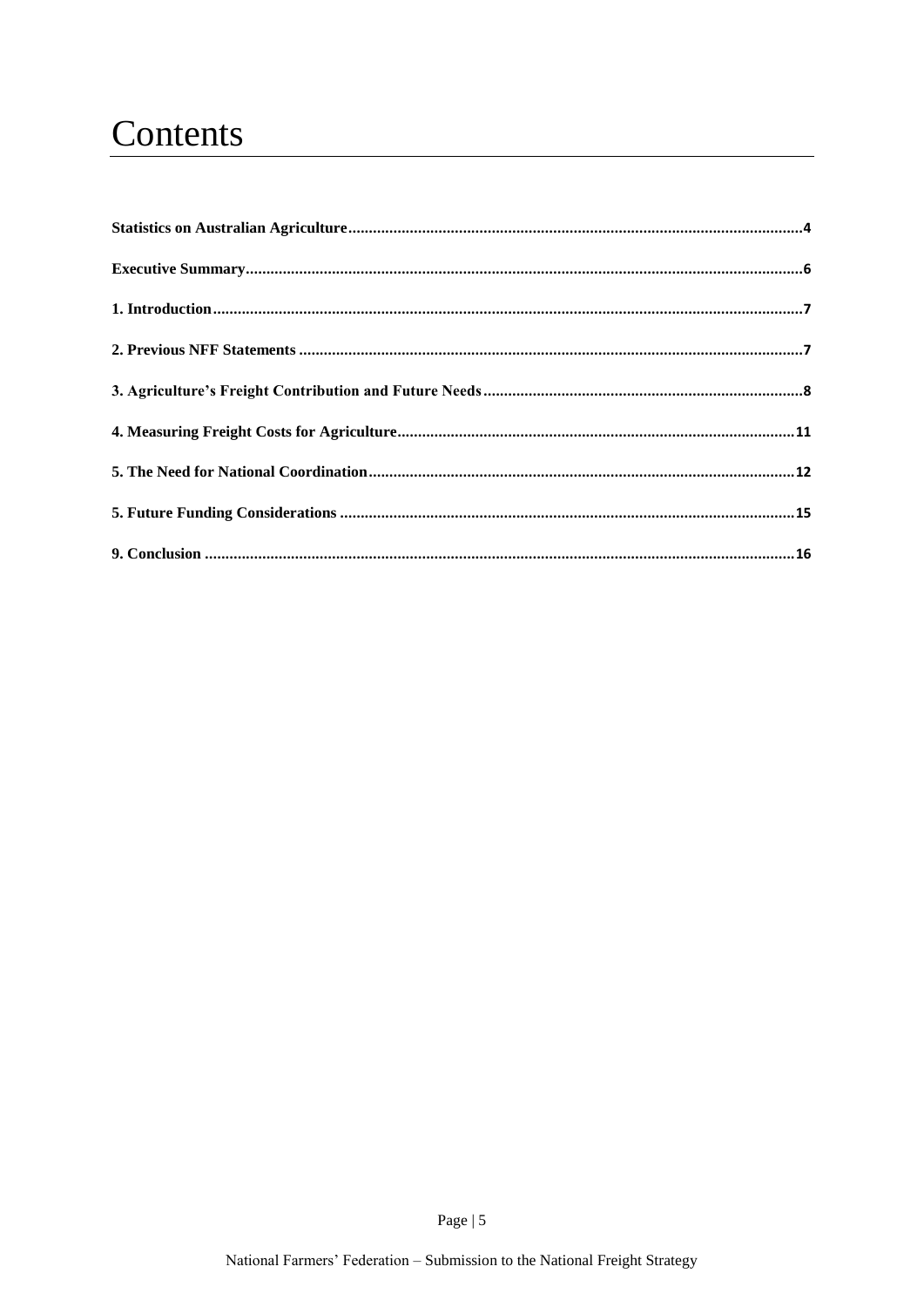# <span id="page-5-0"></span>Executive Summary

The NFF congratulates the Australian Government for adopting the recommendation in Infrastructure Australia's *Australian Infrastructure Plan* to develop a national Freight and Supply Chain Strategy and is grateful for the opportunity to provide a submission.

The NFF acknowledges that plans have been developed in the past focussing on particular aspects of the freight system. For example plans have been developed for ports, cities and rail at both the national and jurisdictional levels of government. NFF commends the vision and foresight in the plans. However, the lack of coordin ation across modes and jurisdictions means national objectives may be compromised.

Transport Infrastructure in Australia is at a crossroads. Ageing infrastructure, a mounting maintenance bill, lack of new investment and a lack of a clear national strategy has hampered development in one of Australia's most critical areas. The development of the *Australian Infrastructure Plan* was a pivotal moment as it set out a clear vision for Australia's overall infrastructure investment.

The development of this strategy presents very real opportunities to build on the *Australian Infrastructure Plan*, piece the links of the national freight system together, identify key areas for future investment and identify appropriate strategies for maximising the current network.

In "*Agricultural Transport Infrastructure – A Discussion Paper*" prepared as our submission to the development of the *Australian Infrastructure Plan,* the NFF argued:

*"Australian agriculture is a significant export industry with roughly two thirds of food and fibre sent to overseas markets. It is expected that global food demand will rise as the world's population increases over the next 20 years, creating new growth opportunities for the export of Australian produce.* 

*One of the key determinants in ensuring that Australian agriculture can reach its full potential are least-cost pathways to transport food and fibre from paddock to port. At present, logistics are the largest single cost item in the production of many agricultural industries, amounting to as much as 48.5 per cent of farm-gate cost.* 

*Key to improving transport infrastructure for agriculture is to invest strategically in infrastructure. When planning freight routes, it is crucial to use supply-chain modelling tool. …there is very little information on how much farmers pay for transporting their produce to consumers. This information, however, is crucial to measure the competitiveness of Australian farmers and to find out where the transport of agricultural goods faces pinch points and bottlenecks."*

We agree that this strategy must be developed in the context of a growing Australia. Australia is a net exporter of its commodities and therefore key to our competitiveness is a world class logistics system. We also believe that the strategy must be developed with agriculture frontof-mind.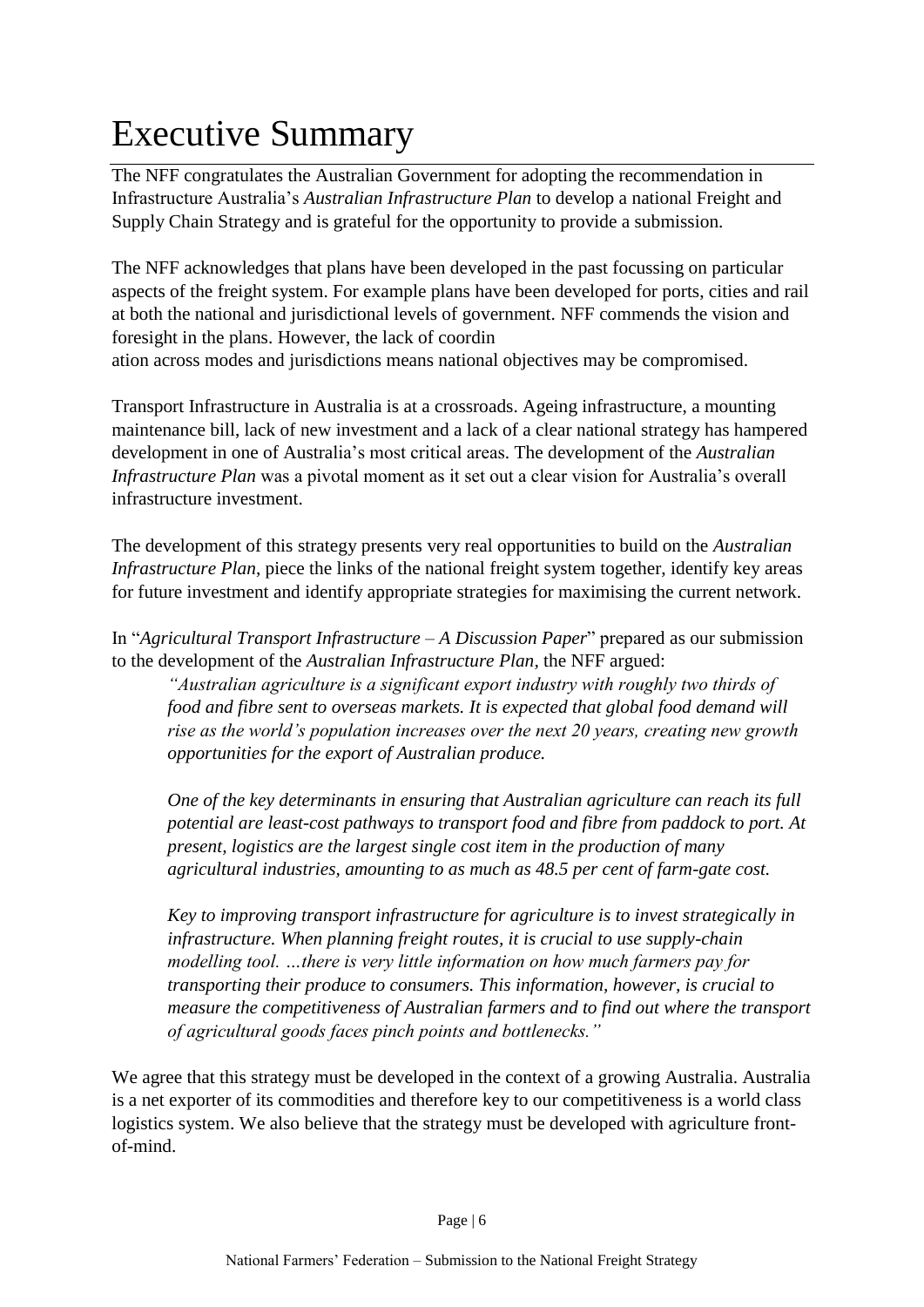#### <span id="page-6-0"></span>**1. Introduction**

There are countless projects that could at a practical level streamline our freight movements and unlock bottlenecks. However, the NFF believes that for a national freight and supply chain strategy to be meaningful in its legacy, it must do more than focus on individual projects and avoid perpetuating the politicisation of our infrastructure investments.

For too long our key nation building projects have been identified and committed to as part of political cycles such as elections and budgets. The scale of construction, the magnitude of public expenditure and the legacy of projects warrants consideration beyond political cycles. The NFF believes solutions reside in the systems and architecture that governs infrastructure investment and coordination.

#### <span id="page-6-1"></span>**2. Previous NFF Statements**

In previous public statements the NFF has, alongside other infrastructure peak bodies such as the Australian Local Government Association and the Australian Logistics Council, proposed some guiding principles for infrastructure investment in Australia, and believe these remain relevant in developing this strategy. The key points of these statements from an agricultural perspective are:

- The consequence of under-investment is that much of the nation's public infrastructure is struggling to meet the needs of Australian businesses and communities and will be further constrained into the future;
- Modern, reliable and affordable infrastructure is fundamental to enhancing Australia's productivity, international competitiveness and workforce participation and is essential to maintaining the living standards that Australians have grown to appreciate;
- We recognise the important role of the private sector in the provision of infrastructure, but we also acknowledge the central role of the Australian Government in the development of infrastructure through necessary regulation and planning, the establishment of adequate safeguards for consumers and, where appropriate, the provision of adequate funding;
- We acknowledge the financial challenges facing the Australian Government in the provision of services and infrastructure and we call on all Federal political parties to commit to working together with all levels of government and industry on sustainable long-term funding solutions;
- Infrastructure investment is needed in both our cities and our regional areas. Cities are fundamental to Australia's economic prosperity and are where the majority of people live and work. Our regional industries, in particular agriculture, are a central pillar of the national economy and must be more efficiently connected to markets here and overseas. Investment in infrastructure is needed to ensure our cities and regions remain competitive, liveable and sustainable;
- We urge cross-party support for improved long-term infrastructure planning, action on a funding mechanism to support investment in priority projects, and strengthened Parliamentary oversight of public investment decisions;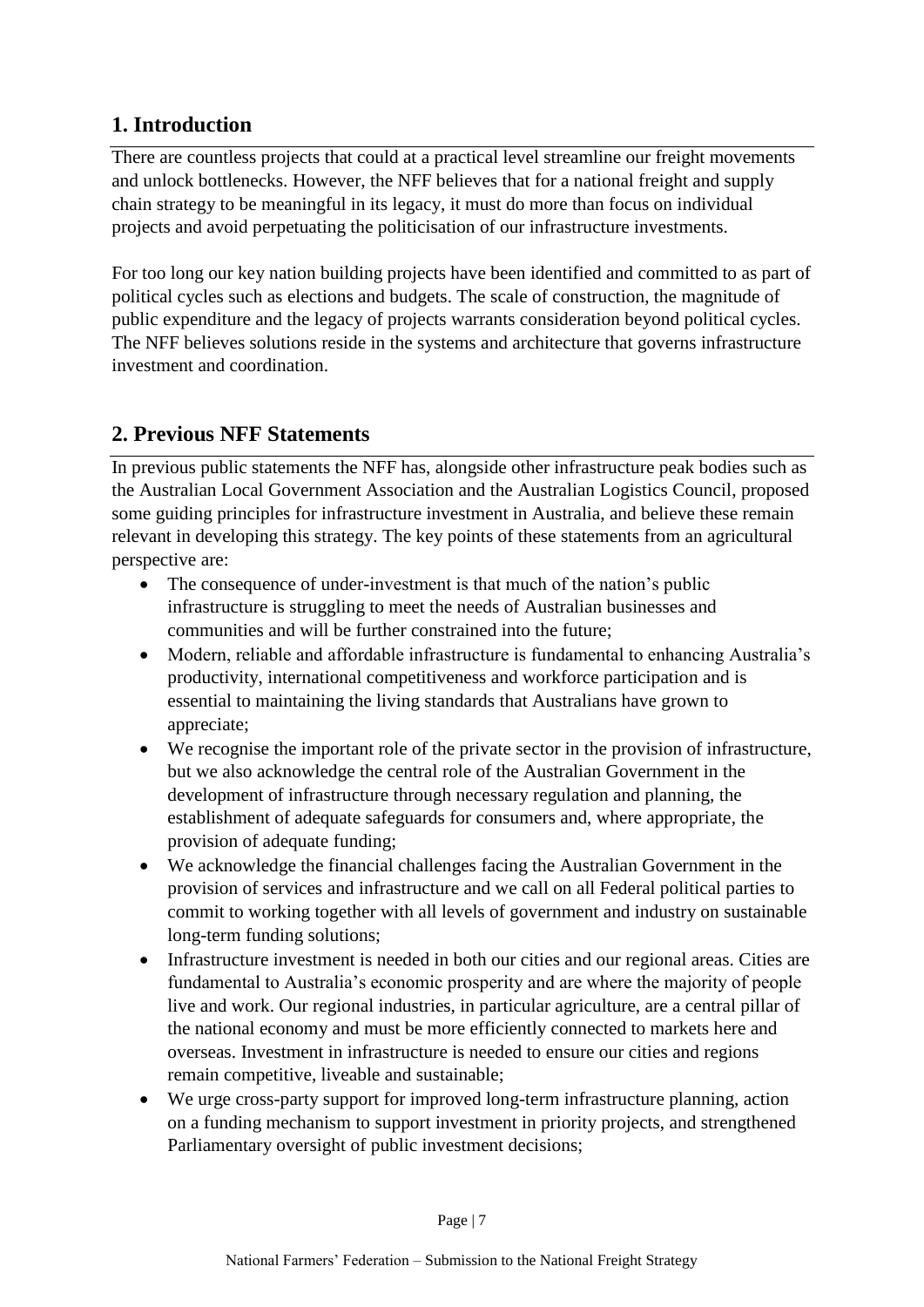- At a time when interest rates are low, and Australia's economic credibility remains competitively high, the Federal Government should be prepared to borrow for public infrastructure investment;
	- o We support fiscal discipline to reduce budget deficits, however this discipline should not come at the expense of good debt used to invest in productivityenhancing nation-building;
- We believe that Infrastructure Australia has made a good start on project identification and prioritisation of national infrastructure projects, but despite their best efforts, there is an urgent need for a long-term funded pipeline of quality infrastructure projects. Australia's project pipeline of infrastructure projects should extend for 30 years, not the current 15 years;
- Transformational projects that are under Infrastructure Australia's threshold should have a pathway for assessment and investment. In addition, often a number of smaller projects and strategic investments can optimise the utilisation of existing infrastructure, catalyse urban regeneration and avoid the need for major new investments.

#### <span id="page-7-0"></span>**3. Agriculture's Freight Contribution and Future Needs**

The NFF is keen to focus discussion on the contribution and role of agriculture in our freight system. As a commodity rich economy, often the focus of priority investment is the movement of natural resources. While the contribution of the natural resources sector to the Australian economy cannot be understated, agriculture has recently experienced something of a revival in its growth and optimism, underpinning its status as one of the fundamental pillars of the Australian economy.

Currently the Australian Agricultural Sector is valued at over \$60 Billion with exports valued at nearly \$50 billion in 2016-17. The sector consistently contributes approximately three per cent of the National GDP.

This value is anticipated to grow significantly. Based on growth figures the NFF believes the value of Australian Agriculture will reach \$100 billion by 2030. Fundamental to achieving this goal will be building our international competitiveness underpinned by increased market access and accelerated productivity. To capitalise on this we must have a world class logistics system that facilitates the sector's growth.

However, agriculture's capacity to facilitate private investment in the freight network can be constrained by its lack of geographical consolidation and the seasonality of its produce (restricting year-round capacity and prioritisation on the network). However, this is potentially beginning to change as acknowledged by Graingrowers Limited in its *2016-17 State of the Industry* report:

*Ownership in the supply chains has changed considerably over time with corporate and international ownership now characteristic of the sector. Efficiencies can result from corporatisation and the new investment international ownership can bring.*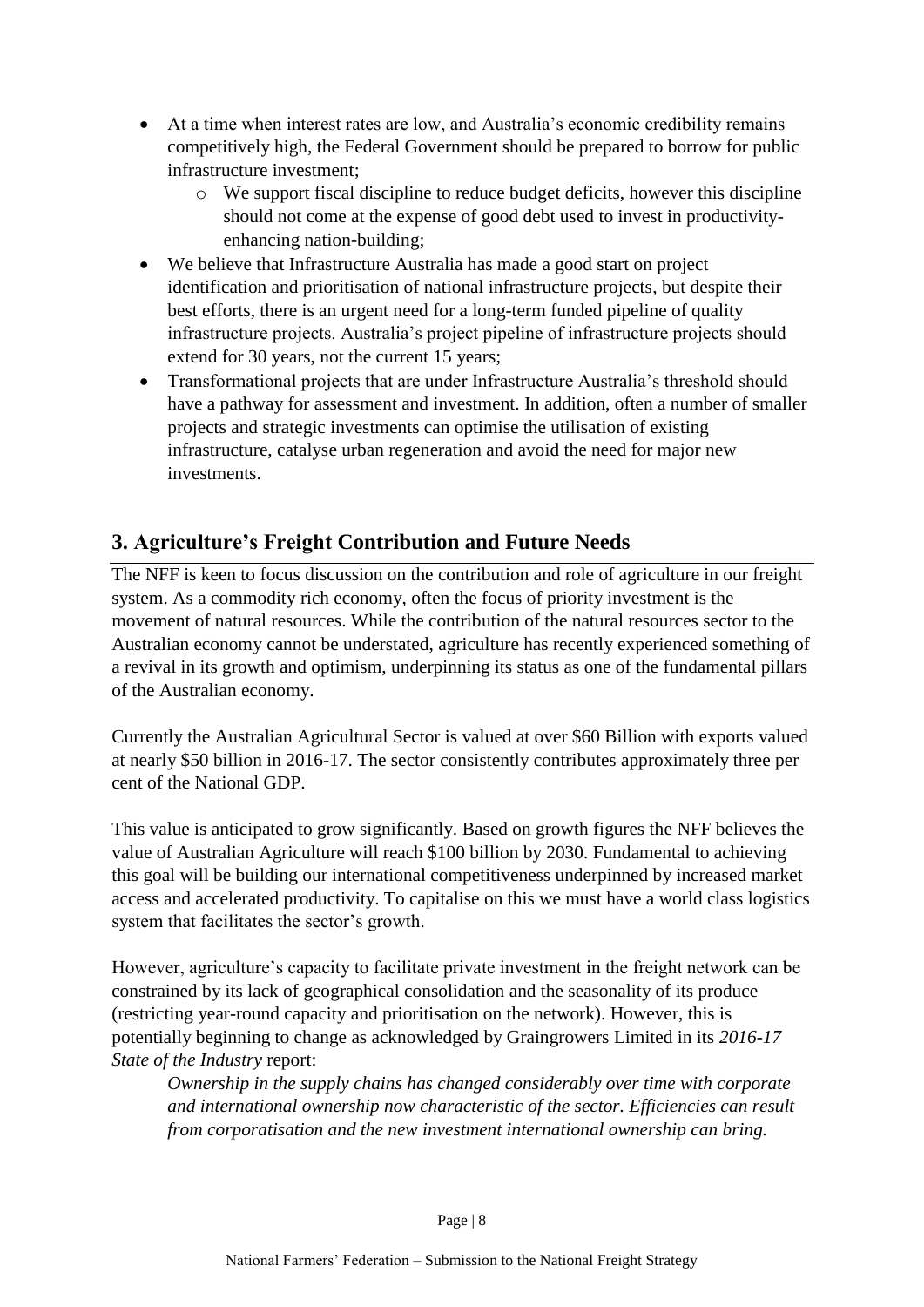It is also important to consider that the majority of agricultural produce in Australia is integrated within global supply chains. This is an important consideration from two perspectives. The first is that this presents opportunity for private sector investment as illustrated by the experience of the grains industry. The second is it highlights that our freight systems and networks must not be considered in an isolated domestic context, but considered as a link in a global network that facilitates the delivery of significant wealth to the Australian economy.

The agricultural sector's international exposure is a consistent consideration in its futureproofing. In its 2015 report into global megatrends that will affect agriculture, the Rural Industries Research and Development Corporation (RIRDC) identified five major megatrends that will impact the sector over the next 20 years. The megatrends identified were:

- A hungrier world Population growth will drive global demand for food and fibre;
- A wealthier world A new middle class will increase food consumption diversify diets and eat more protein;
- Choosier customers Information empowered consumers of the future will have expectations for health, provenance, sustainability and ethics;
- Transformative Technologies Advances in digital technology, genetic science and synthetics will change the way food and fibre products are made and transported; and
- A bumpier ride Globalisation, climate change and environmental change will reshape the risk profile for agriculture.

As part of its identification of the risk profile for the sector, the report identified that the increased globalisation of our supply chains presented a number of risks to the sector. The report found:

*"Just about all Australian industries are becoming more dependent on global supply chains to create the products they sell to end consumers. A 'supply chain' can be thought of as a network containing a series of linked nodes which take a product from the original raw materials to the final customer. As more links and nodes are added to a supply chain the risk of the network breaking down increases. The idea is that a chain is only as strong as its weakest link.* 

*A global supply chain usually has more links than a domestic supply chain and therefore a global supply chain usually holds greater risk.* 

*Australian rural industries increasingly depend on global supply chains for production inputs and market access. As supply chains become yet more globalised in the coming decades, these risks will increase."*

In order for a freight strategy to be meaningful, it must strive to mitigate any potential for our own domestic freight network becoming the weakest leak in the global network. Australian farmers are world leading in terms of on-farm innovation and efficiency – but it is often lamented that this does not continue once produce leaves the farm gate. If the sector is to meet the needs of a hungrier, wealthier and choosier customer then we must be able to move our produce efficiently and transparently.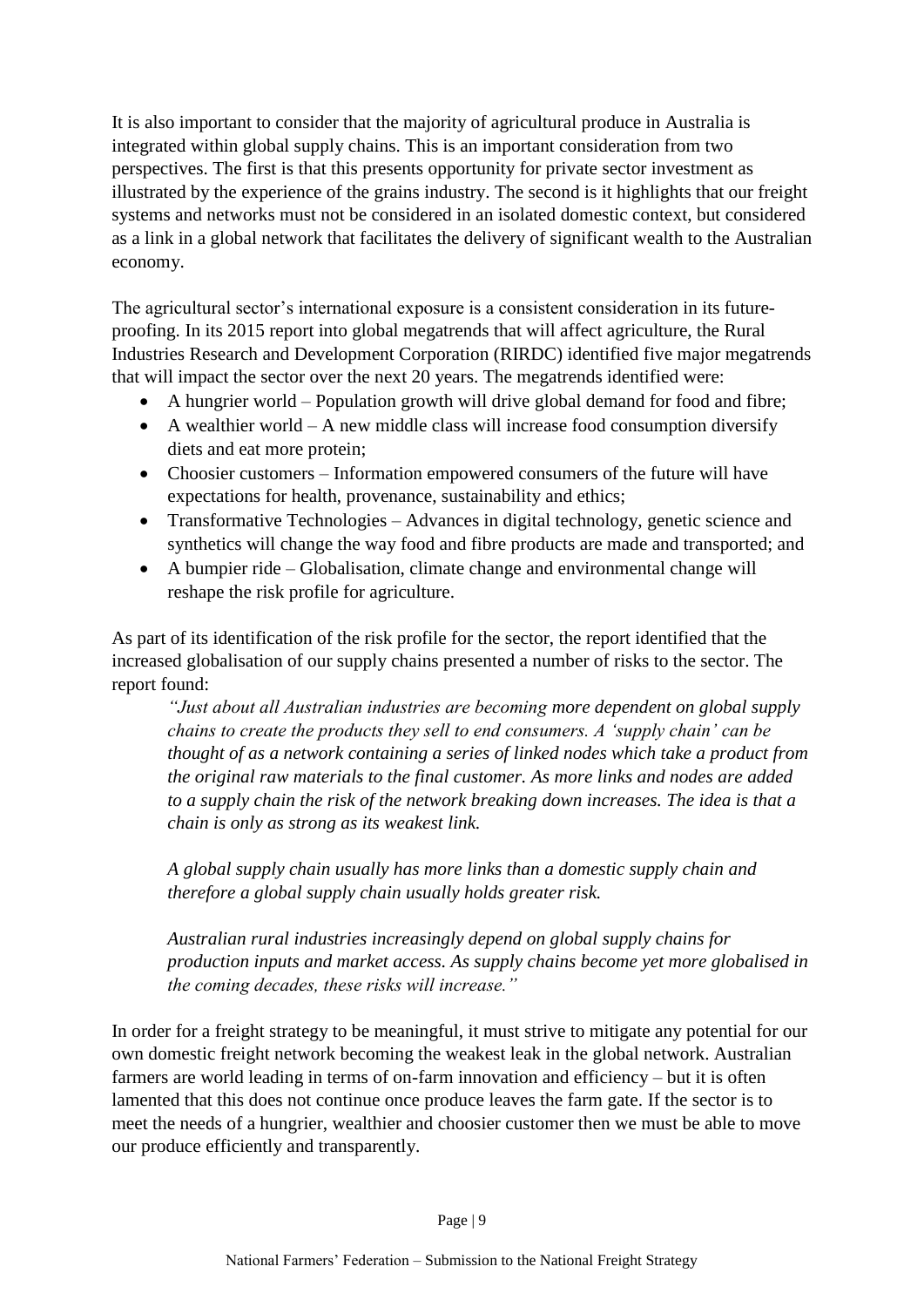This point is further illustrated in the *State of the Industry Report:*

*"Grain transport, storage and network systems vary significantly around the globe, with elements of some systems highlighting potential efficiencies for Australia's system. Other systems demonstrate where their gains will be made into the future. Investment is critical to meet these competitor challenges."*

#### **4. Inland Rail a Step in the Right Direction**

The NFF welcomes the Australian Government's Commitment to and inland Rail and welcomed the \$8.4 billion announced in the 2017 Federal Budget as a historical moment.

The Inland Rail project will connect Australia's three largest agricultural states and give farmers better access to markets both domestically and overseas. Considering that New South Wales, Victoria and Queensland have a combined annual farm output of \$34 billion, the importance of the project to the sector is undeniable. Inland Rail is crucial to ensuring a least cost pathway to transport food and fibre along the East Coast. This new connection between key regional centres and the two capital cities Brisbane and Melbourne will supercharge the economy west of the Great Dividing Range, greatly benefitting the agricultural belt from Seymour in Victoria to Toowoomba in Queensland.

Within the overall economic returns generated by the Inland Rail project, there are a number of specific economic, social and environmental benefits. A well implemented Inland Rail will improve the reliability of rail freight both within the regions and from Brisbane to Melbourne. Currently, all rail freight between Melbourne and Brisbane travels through Sydney, making transport often unreliable due to congested rail lines in Sydney, partly because passenger trains have priority over freight trains.

At present, the current eastern seaboard haulage volume and frequency has placed the road network under immense strain. The current rail infrastructure between Melbourne and Brisbane is inadequate to support a switch from road to rail (Inland Rail Implementation Group 2015). Inland Rail could relieve the overstrained road network by removing 200 000 truck movements from roads each year. Such a switch from road to rail will also improve the safety of Australian roads for both transport operators and the general public.

The agricultural commodities most likely to benefit from Inland Rail are grain and cotton, with both having major production areas along the suggested rail lines in Western New South Wales. However, it is important to recognise that the logistical task for these commodities differs from other regional industries, such as the mining sector, in that it they not have defined start and end points.

In this regard, to ensure that these commodities derive a tangible benefit from inland rail, it is crucial that they have cost effective access to intermodal terminals along the line that enable the consolidation, storage and transfer of freight between rail and road. Moreover, it is crucial that the line complements to the greatest extent possible the existing network, allowing for the interoperability of existing rolling stock.

Further, from an agricultural sector perspective, it is important that the line fosters a healthy level of supply chain competition. A range of logistic operators must be able to reasonably compete for access to the line. Doing this will ensure that a range of transport options are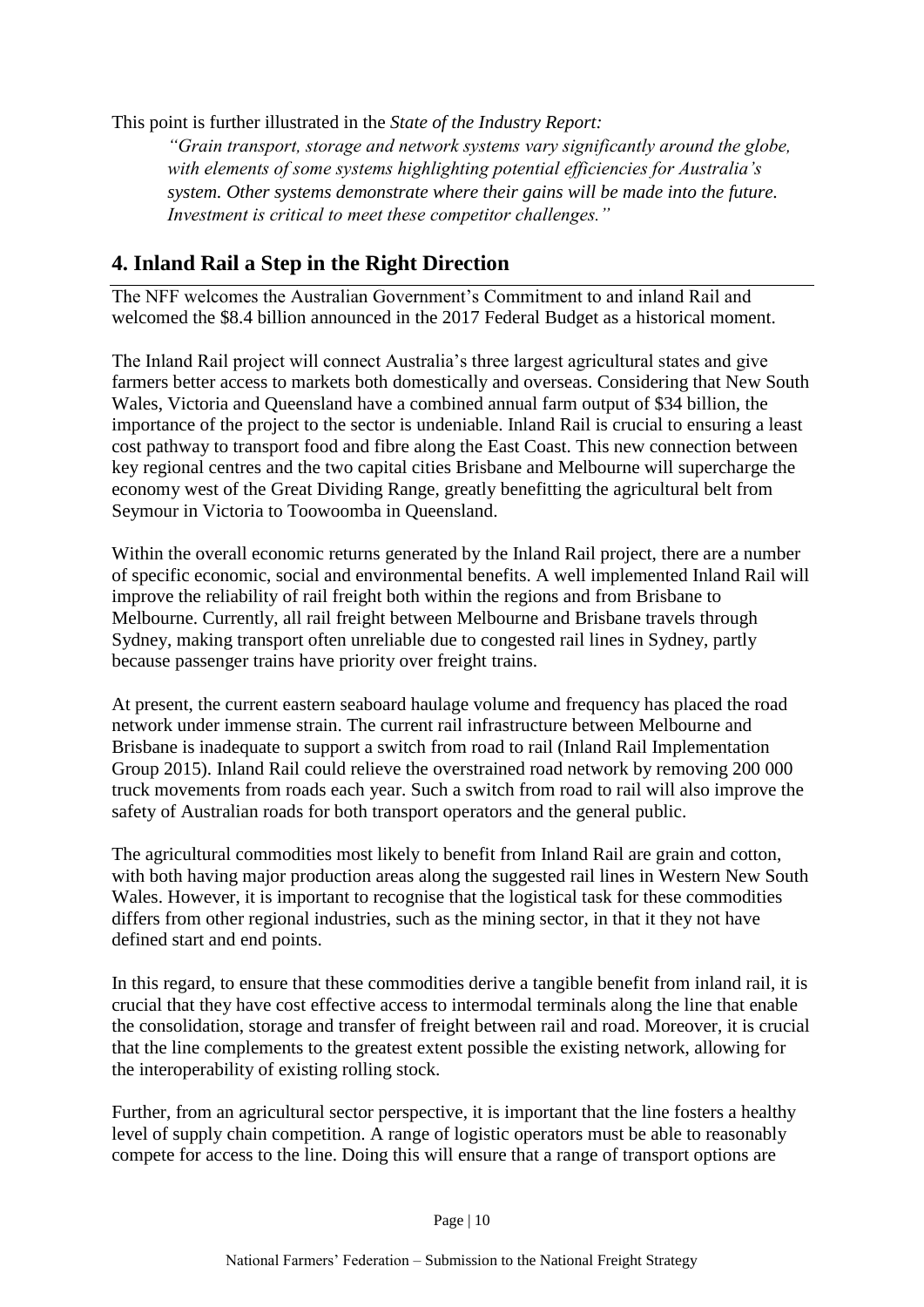presented to commodity handlers and other supply chain intermediaries. This competitive tension should flow throughout the supply chain and ultimately benefit farmers.

#### <span id="page-10-0"></span>**4. Measuring Freight Costs for Agriculture**

Agriculture is conducted right across Australia's landmass and often takes place removed from the major arterials and freight routes. This leaves the sector susceptible to additional freight costs to move produce 'the last mile' to link in with major freight routes. The standard of these 'last mile' linkages can often contribute disproportionately to the overall cost of transporting produce. Estimates from the beef industry suggest that imbedded costs average 30 per cent with much higher costs experienced in northern Australia.

This is why NFF advocated for the development of a national freight strategy in its *Agricultural Transport Infrastructure – A Discussion Paper:*

*To better cater for agricultural commodities, it is crucial that IA considers agricultural supply chains. To this end, IA should be given the mandate to compile a National Freight and Supply Chain Strategy that enables decision-makers to look at infrastructure projects across Australia, taking an 'end to end' supply chain approach. Agricultural supply chains will need special consideration in this strategy because agricultural goods differ from all other commodities: Food and fibre perish more easily than other goods, they are produced right around Australia and they cannot always be transported in bulk.*

*Combining the infrastructure needs of all agricultural commodities will enable the industry to demonstrate where the largest gaps in transport infrastructure are. Key to creating a workable agenda for change in the agricultural supply will be the inclusion of industry bodies during the consultation process. The chapter on agricultural supply chains should be based findings from agricultural supply chain modelling.*

However, one of the challenges the sector faces is quantifying the on-farm freight costs as an overall proportion of production costs. Generally the sector relies on anecdotal evidence based on individual situations. The NFF is cognisant that in order to enable special consideration of agriculture in a National Freight and Supply Chain Strategy, these costs must be identified and quantified in a meaningful way.

Aligned to the development of this strategy, the NFF is in the process of commencing a project with other industry partners to attempt to quantify this information in a meaningful way. Regrettably this work is not ready for this round of submissions. However we would anticipate that this research project will be provided to the National Freight Strategy Taskforce in subsequent submissions.

The other requirement to facilitate appropriate consideration of agricultural supply chains is identifying the major agricultural freight routes and implementing actions and policies that alleviate bottlenecks. For example, members in New South Wales have expressed a view that there is a need for a second road and rail crossing over the Blue Mountains with direct access to the Western Sydney Airport. Having tools in place to identify such needs will be critical to the future productivity of agriculture.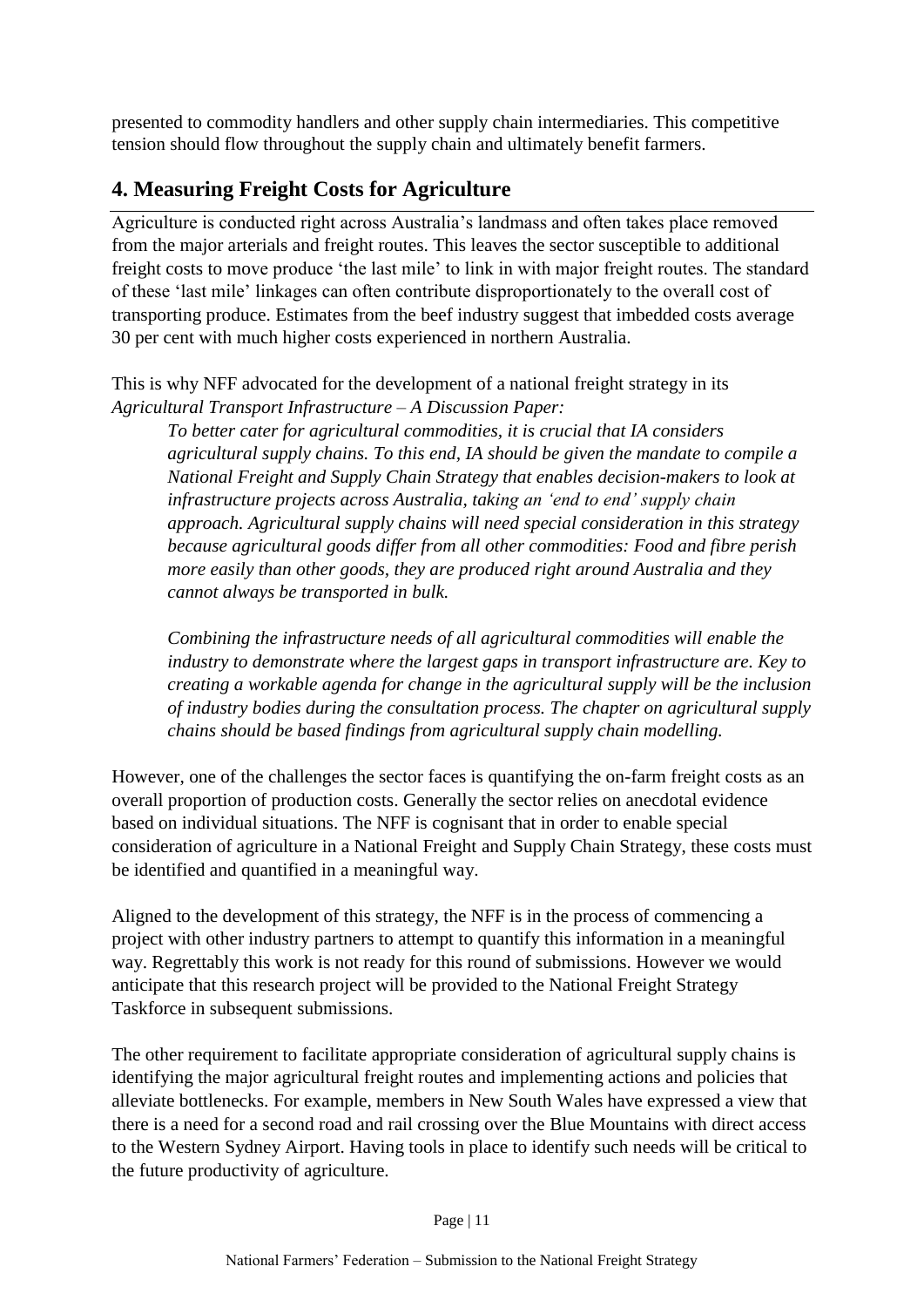The capability to do this currently exists with the CSIRO's TRANSIT modelling tool and the NFF supports the recommendation in the *Australian Infrastructure Plan* that:

*The development of the proposed National Freight and Supply Chain Strategy should be informed by CSIRO's TRAnsport Network Strategic Investment Tool (TRANSIT). This tool should be used to identify the most efficient routes along major supply chains and to inform funding decisions on where strategic regional projects will have the most substantial economic impact.*

The other consideration in developing systems for measuring on-farm costs and identifying major routes is that it will enable data to be generated to inform more meaningful future cost benefit analyses around infrastructure investment. Previously such processes had been hampered by a lack of available information.

#### <span id="page-11-0"></span>**5. The Need for National Coordination**

Some of the major inefficiencies within the existing network are regulatory inconsistencies. It is well documented that inconsistencies between state regulations is a constant frustration within our transport networks. The most notable example of this is the advent of the National Heavy Vehicle Regulator – initiated following years of industry frustration about inconsistent interstate regulation.

Another example is the fact that vehicles registration costs vary between jurisdictions as well as how vehicle combinations can be utilised.

Regulatory consistency is an obvious need that can be alleviated by national coordination. To this end we support calls for a single national economic regulator or coordinator for freight. However, in implementing this measure, effective national coordination and consistency must extend beyond the tradition Commonwealth – State/Territory context. It must also consider local government and industry regulation as well.

To illustrate this point the NFF draws on an anecdotal example of an undisclosed northern New South Wales livestock saleyard. There are numerous access roads to the saleyard facility. However, local government by-laws only permits B-Double vehicle access on one of the access roads. Depending on which direction you are transporting your livestock from, delivering livestock illegally on the most direct route or delivering legally on the designated access is the difference of four hours. When animal welfare considerations are also taken into account and therefore anticipated returns at the saleyard, the producer potentially has a dilemma of saving four hours and achieving better animal welfare outcomes by risking the shorter route or adhering to regulatory requirements with an efficiency cost.

The NFF understands there is no discernible difference in road quality between the access points and that such by-laws are the discretion of the local government and are applied inconsistently.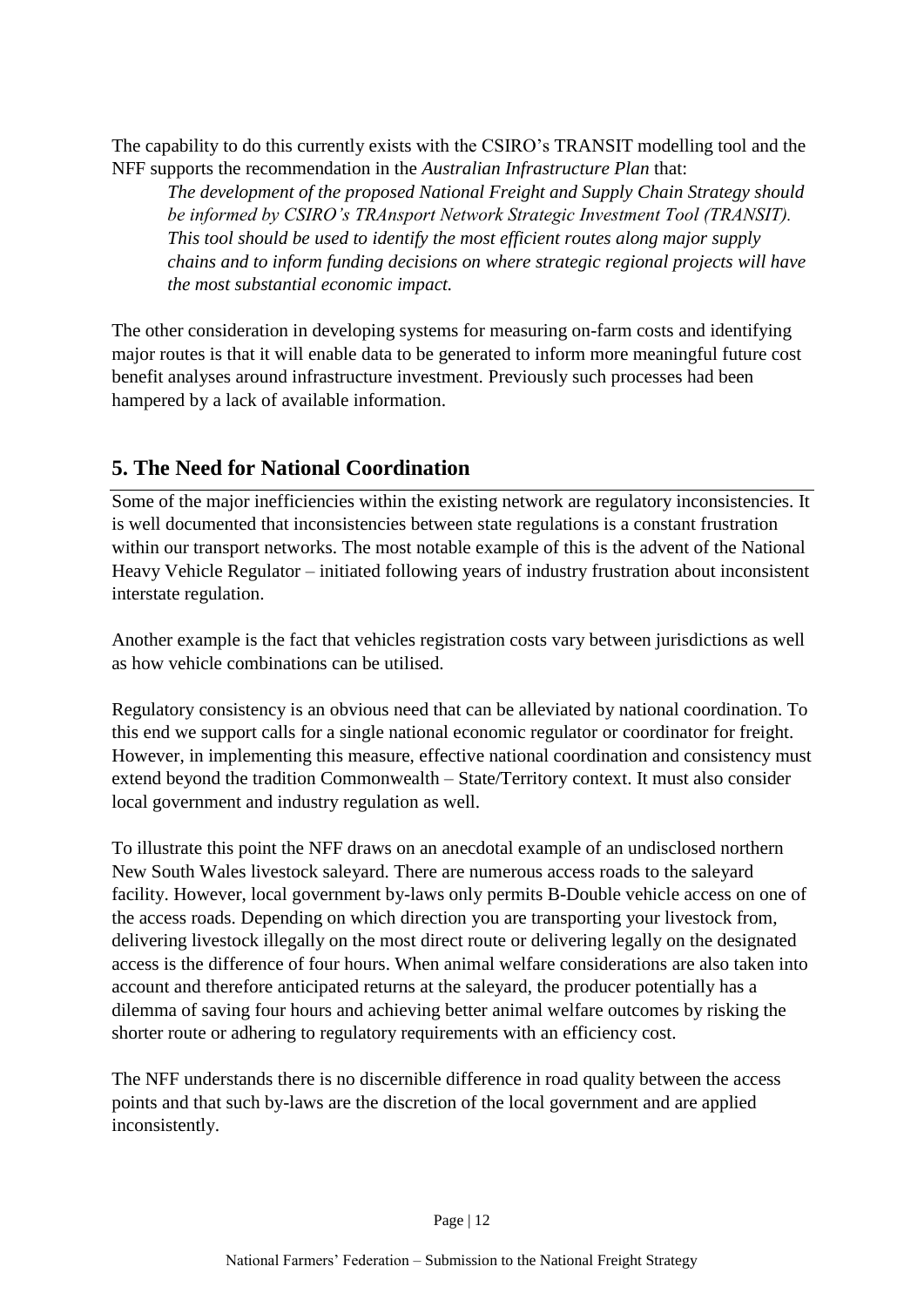In many instances these inconsistencies between local governments extends from the fact that local governments have responsibility for maintaining much of the current road network and do so in many instances with a lack of appropriate funding to maintain roads. This in turn hampers farmers' ability move produce and machinery with minimum red tape.

Another example is the use of High Productivity Vehicles (HPV). In many jurisdictions it is often the case that a HPV can only legally operate for part of an intended journey, and as a result, either a less productive vehicle must be used or the operator must apply for a permit to access otherwise prohibited parts of the network. NFF members often report that access decisions made by road managers are expensive, uncertain and often ill-informed.

In some cases, local road managers simply deny access because of unfounded concerns about safety or local amenity impacts and there is little or no recourse for the applicant. In other cases, local authorities are using the permit system to raise revenue rather than protect safety or infrastructure. HPVs are using the 'permitted roads' on an ongoing basis without incident but are forced to pay to do so. Decisions about HPV access should be based on engineering principles, network design and measurable impacts - not underlying attitudes towards industry or heavy transport or a desire to raise revenue at the local level.

These examples of the practical impacts a lack of coordination can have, and demonstrates the need for clear and strategic national coordination for freight. Additional factors such as the perishability of produce, peaks and troughs in movements due to seasonality and other considerations unique to agriculture such as animal welfare, heighten the need for an agricultural focus in this national coordination as well.

There are a number of other areas national coordination can play a role as well:

- **Strategy** Currently infrastructure strategies are developed by the Commonwealth and States and Territories. A comprehensive National Freight and Supply Chain Strategy must give consideration, and recommend ways, these processes can be integrated and complementary.
- **•** Practical Considerations While regulatory inconsistency has been discussed above, a dedicated national coordinator should have the ability to implement uniformity across practical aspects such as rail gauges to maximise utilisation of the network. It should also have the ability to implement dynamic scheduling mechanisms across the network, to avoid inefficiencies and minimise opportunity cost of goods sitting latent while waiting for scheduling windows. Maximising deliveries to ports or air freight facilities should be a priority as should enabling the most direct route.
- **Improving Road Access**  The NFF believes there would be immense value in road access decisions having a nationally coordinated element. Some of the practical measures that could be incorporated include:
	- o Reducing the statutory maximum decision period from 28days to 72hours;
	- o Allowing independent third party review of decisions;
	- o Requiring local governments to identify critical roads or infrastructure for which decisions are required and empowering the NHVR to make decisions in all other cases;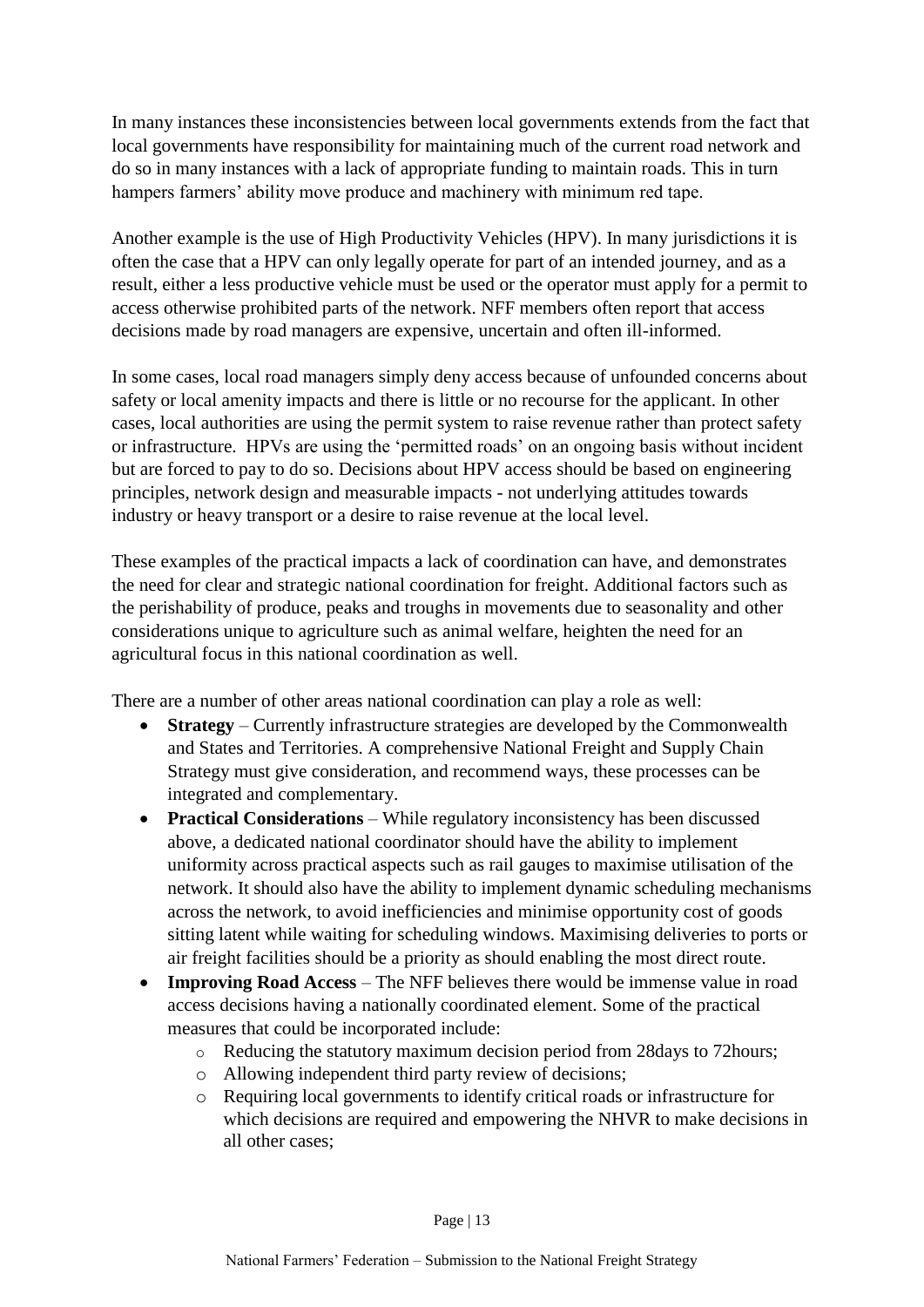- o Establishing new 'low use' decision thresholds that would allow HPVs to access rural roads on infrequent occasions (e.g. to pick up a load of livestock from a farm for sale once a year);
- o Revise road access guidelines to make it clear that using HPVs on infrequent occasions on ultra-low traffic rural roads is very low risk;
- o Examining the possibility of extending HPV network maps right up to a critical infrastructure bottle neck rather than prohibiting use on the entire stretch of road that the bottleneck is located on (i.e. allowing access to all destinations between the approved route and the bottleneck); and
- o Abolishing excessive access conditions that add cost without any benefit. For example, the NSW and QLD requirement for vehicles operating at approved higher mass limits should not require entry into the intelligent access program (which tracks all movements at a cost to the operator).
- **Prioritising Maintenance –** It is well documented that Australia's transport infrastructure network is aging and that significant maintenance cost will be required in the future. A national coordinator should have the ability to 'triage' such maintenance to ensure business as usual freight movements.
- **Identifying Future Opportunities**  Global markets and consumers evolve over time – as do our freight capabilities. A national coordinator should have insight into changing dynamics and market conditions and seek to not only manage the risks associated with this but also identify opportunities. For example, a burgeoning export market exists for agriculture in air freight. However, in order to capitalise on this opportunity the appropriate consideration must be given to the facilities required at airports such as quarantine and customs facilities. There must also be emphasis on moving perishable good quickly and effectively to potential new hubs such as the Western Sydney Airport and possibly Canberra Airport.
- **Maximising Intermodal Movements**  A coordinated national network must view our freight network as a single entity and must identify opportunities for freight to move as quickly as possible, regardless of the mode.
- **Planning** Protecting our future freight corridors for future development must be a priority for a national coordinator. This extends to aspects such as urban encroachment and the impact this can have on traditional industrial facilities through issues such as noise and traffic. In the agricultural context, planning must also include meaningful consultation with landholders.
- **Adoption of future technologies** As with on-farm technology, the NFF understands transport technology and its application is progressing rapidly. New technology has significant disruptive potential for our regulatory environment, and as such, a national coordination must have the ability be adaptive to its application. Driverless vehicles are an example that comes to mind in this area.
- **Future Funding Mechanisms –** While future funding mechanisms for infrastructure is very much a live discussion, and one that we will express views about below, there is no doubt a national coordinator must have an involvement in managing funding flow in order to maximise its strategic investments.

The NFF does not have a preference about how a mechanism for national coordination would take place, but would offer the following possibilities: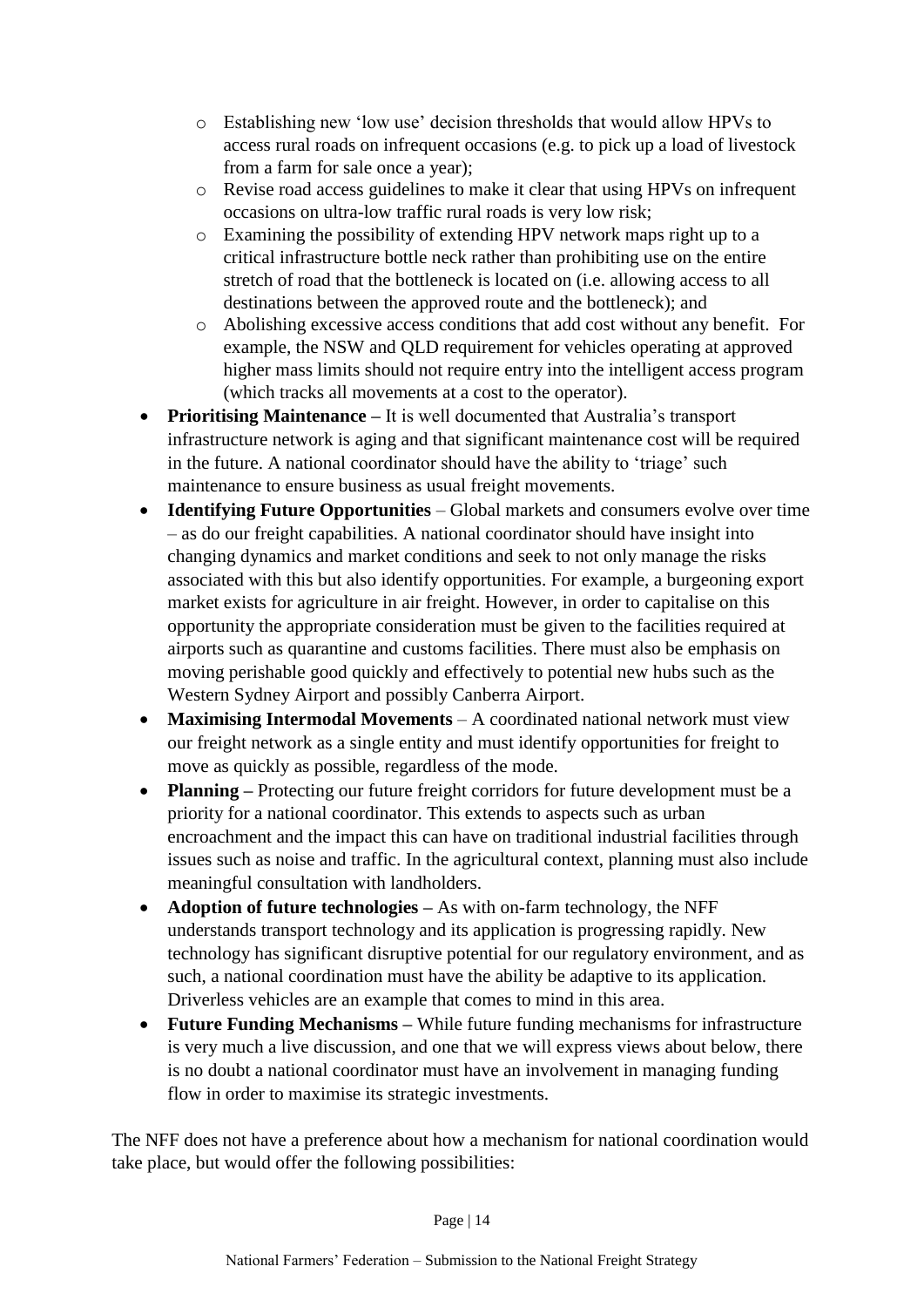- An independent body already exists in Infrastructure Australia. This organisation already possesses significant expertise and would be well suited to assuming responsibility for national coordination.
- Another possibility is a dedicated Freight and Logistics unit housed within the Commonwealth Department of Infrastructure and Transport.

Regardless of where the national coordinator is housed, it must have the capacity to have comprehensive oversight of the roles listed above. There must also be a dedicated agricultural resource or liaison associated with the unit. This could be sourced either from industry or the Commonwealth Department of Agriculture and Water Resources.

#### <span id="page-14-0"></span>**5. Future Funding Considerations**

In order for a National Freight and Supply Chain to commence, the NFF believes the Australian Government should comment to a fund of at least \$1 billion dollars to improve the standard key freight routes and linkages.

However, a sustainable funding mechanism must also considered in this planning process.

The current funding model for roads is the most disjointed and problematic aspect of the freight network. The revenue for road construction and maintenance is ostensibly derived from fuel excise and heavy vehicle charges at the Commonwealth level and registrations at the State and Territory level, with roads managed by a mix of Commonwealth, State, Territory and Local governments.

Fuel excise was originally introduced as a de facto road user charge, but is currently applied to a range of non-road based uses that are eligible for Fuel Tax Credits (FTCs), including the use of agricultural machinery and vehicles on farm. Similarly, State and Territory registration fees are reduced for primary production users to recognise the fact that vehicles used on farm do not contribute to road wear-and-tear to the same degree as vehicles used more intensively on the road network.

Revenue raised is placed into consolidated revenue and the link between taxation and funding for road construction and maintenance is tenuous at best.

The NFF considers that current methods of road funding through a combination of registration fees and fuel-based charges are inequitable and do not reflect the actual cost of individual vehicles to use the road network.

Currently the NFF supports the concept of road user charging but does not have a firm view about how a user-pays system for the road network should apply. Nevertheless, it is apparent that any national freight and supply chain strategy should encompass a detailed pathway to reform road user charging arrangements.

The NFF would like to see more evidence about how this would play out in practice and the effects of road user charging on rural and remote communities. Before supporting a new user road user charging model, the NFF calls for further detail on what this model may look like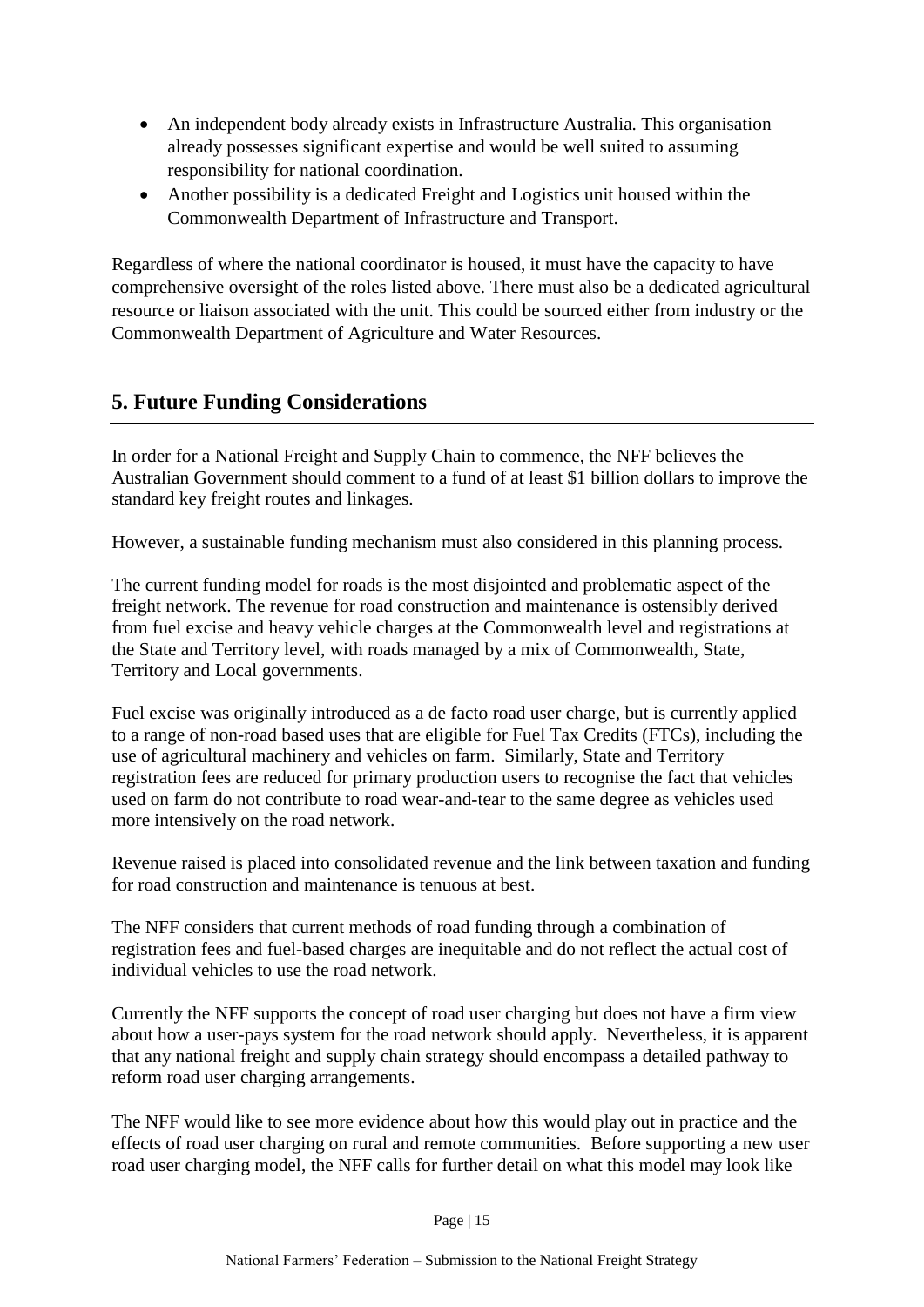and evidence based analysis on the impacts of the model on farmers. It must be demonstrated that the new model is more beneficial to primary producers than the current regime of registration fees and fuel excise.

The NFF views a correct sequencing of reforms as crucial to the success of the national freight and supply chain strategy:

- Hypothecation of revenue derived from fuel excise and registrations (net of FTCs and discounts for primary producer registration) to expenditure on road construction and maintenance;
- A move to independent pricing regulation for heavy vehicles administered on a nationally consistent basis by the ACCC;
- Introduction of full economic regulation, with investment needs determined with reference to a forward-looking life-cycle cost base;
- Consideration of a mass-distance-location-time pricing model combined with an appropriate level of universal service obligation (USO) to recognize the wider benefits that flow from regional and rural roads as part of the freight network;

This sequence of reforms will require the full cooperation of Commonwealth, State, Territory and Local Governments and so the role of the Council of Australian Governments will be crucial in securing the participation of all jurisdictions.

To underpin reform of the system of road-user charging, modelling and analysis should take into account the following factors:

- Will the model be more expensive for primary producers?
- Will roads in rural and remote locations be better maintained under this new model?
- Is there suitable technology suitable for road user charging in the primary production context?
- Who will finance the technology required to calculate road-user charging?
- What is the most appropriate structure for a national regulator and what powers should they have?

#### <span id="page-15-0"></span>**9. Conclusion**

The NFF undertakes to provide the National Freight Strategy Taskforce with the outcomes of any relevant research it, or its members, undertakes. The NFF looks forward to reading the draft strategy when it is released later this year.

In drafting the strategy, the NFF cannot emphasise enough the need for agricultural focus in the development of a national strategy. The NFF believes that a national strategy that provides a legacy of productivity and sustainability can be achieved through the following steps:

- Developing a strategy that focuses on reform of the systems and architecture that governs infrastructure investment.
- Acknowledging Australia's status as a net export and considering Australia's freight system as a key link in the global freight network.